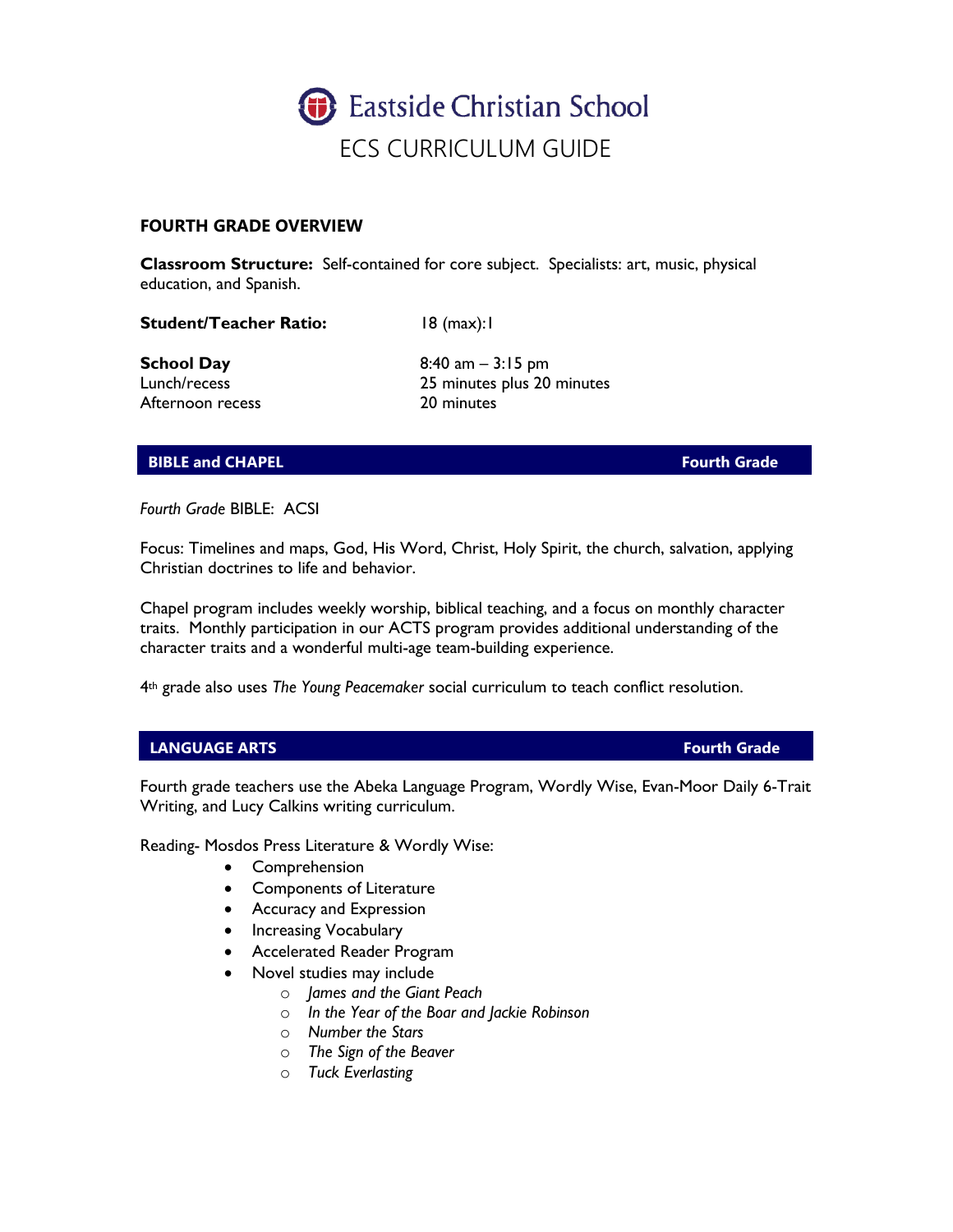Language/Grammar:

- Evaluation of Sentences and Fragments
- Patterns and Structures
- The Writing Process
- Punctuation
- Capitalization
- Pronouns, Nouns, Verbs, Adverbs & Adjectives
- Writing for Different Purposes & Audiences

Spelling:

- Learning Correct Use of Spoken and Written Language
- Increasing Vocabulary
- **Pronunciation**

## **MATH Fourth Grade**

Houghton Mifflin *Math Expressions* is used in fourth grade. The program uses a systematic stepby-step approach to developing mathematics concepts and skills. The focus on problem solving and reasoning provides opportunities for students to demonstrate and apply their understanding. This program was specifically in line with the National Math Council's principles and standards for school mathematics. Students receive independent practice for homework and have access to web-based enrichment activities.

Additional Math concept/skill strands:

- Intro to Multiplication and Division Facts and double-digit multiplication
- Review Addition and Subtraction of three-digit numerals and introduction to four-digit numerals
- Place Value
- Fractions and Decimals
- Measurement
- Data and Probability
- Geometry and Measurement
- **Story Problems**

### **SOCIAL STUDIES Fourth Grade**

Fourth grade teachers use *Washington State History: Discovering Washington*.

Focus: Location and history, natural resources, pioneers, statehood and government, economy, map skills, review states, introduce capitals.

**SCIENCE Fourth Grade**

Fourth grade teachers use *Science – Systems Science Level Four* & FOSS Kit: Earth Materials to explore the following: